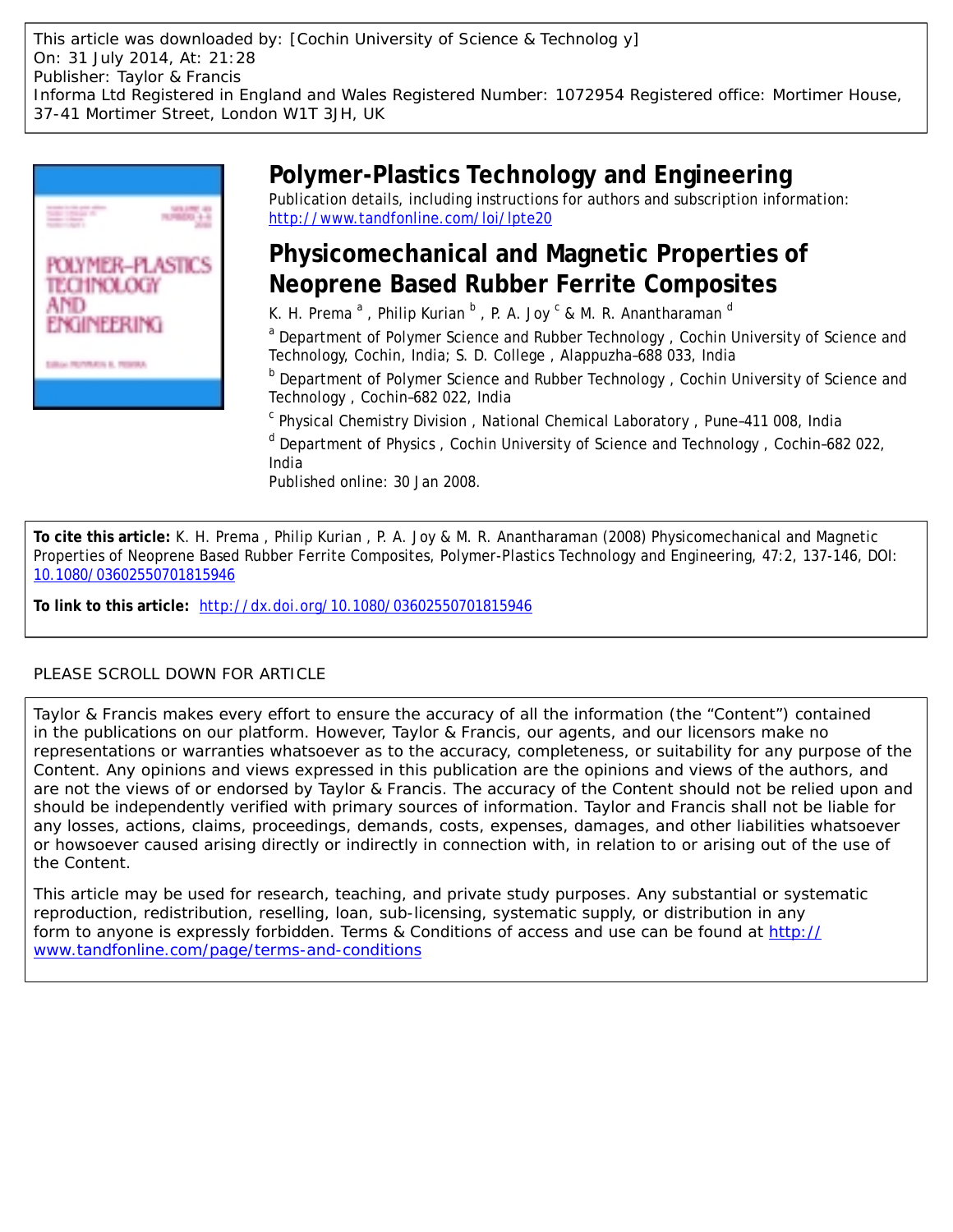

## Physicomechanical and Magnetic Properties of Neoprene Based Rubber Ferrite Composites

K. H. Prema<sup>1</sup>, Philip Kurian<sup>2</sup>, P. A. Joy<sup>3</sup>, and M. R. Anantharaman<sup>4</sup>

<sup>1</sup>Department of Polymer Science and Rubber Technology, Cochin University of Science and Technology, Cochin, India; S. D. College, Alappuzha–688 033, India  $^{2}$ Department of Polymer Science and Rubber Technology, Cochin University of Science and Technology, Cochin–682 022, India <sup>3</sup>Physical Chemistry Division, National Chemical Laboratory, Pune-411 008, India

<sup>4</sup>Department of Physics, Cochin University of Science and Technology, Cochin-682 022, India

Fine (approximately 18 nm) particles of nickel ferrite were synthesized by the sol-gel technique, and their structural properties were evaluated by X-ray diffraction. Neoprene-based rubber ferrite composites were prepared by incorporating these nickel ferrite powders in the rubber matrix according to a specific recipe. The cure characteristics were analyzed, and the samples were molded into particular shapes whose properties were determined according to ASTM standards. Magnetization studies were carried out using a Vibrating Sample Magnetometer. This study indicates that neoprene rubber-based flexible magnets with desired magnetic properties and appropriate mechanical properties can be prepared by incorporating an adequate amount of nanoscale nickel ferrite particles within the rubber matrix.

Keywords Ferrite; Flexible magnets; Neoprene rubber; Rubber ferrite composites; Sol-gel method

#### INTRODUCTION

Composite materials have many advantages over monolithic materials, because their mechanical properties can be tailored for particular applications. Rubber ferrite composites are one such class of composite materials, and their matrix properties can be modified to tailor their magnetic and dielectric properties. Incorporation of ferrites in an elastomer matrix produces rubber ferrite composites  $(RFCs)^{[1-6]}$ . The difficulty of processing and molding ceramic magnetic materials into any shapes desired is their major disadvantage. Flexible magnets having superior processability and moldability can be prepared by incorporating ceramic magnetic materials within a flexible matrix, such as rubber $^{[7]}$ .

Particulate-filled rubber composites are commercially significant materials, and the mechanism of reinforcing the polymer matrix with fillers is important in the manufacture of polymer products. Very fine particle fillers, such as silicon carbide, calcium carbonate, silicates, and carbon black, are the most commonly used reinforcers<sup>[8-10]</sup>. Factors influencing the reinforcement of particulate fillers in an elastomer matrix include particle size and surface area and filler surface activity $[11]$ . Surface area controls polymer–filler interaction in the composites, and surface activity controls filler–filler and filler–polymer interactions.

Fine particles of ferrite fillers impart characteristic magnetic and dielectric properties to an elastomer matrix, enhancing a composite's mechanical properties. Investigations into the effect of magnetic fillers on the physicomechanical properties of elastomers seldom occur. The present study investigates both the reinforcing characteristics of nickel ferrite nanoparticles in neoprene rubber and their effect on cure, mechanical, and magnetic properties of the RFCs.

RFCs are used in a wide variety of devices, including EMI shields and microwave absorbers<sup>[12,13]</sup>. RFCs with appropriate saturation magnetization values can be prepared by selecting an appropriate ferrite as the filler. Soloman, et al have reported that when ferrite fillers were incorporated into an elastomer, magnetic properties are imparted to the elastomer, its mechanical properties are improved, and the dielectric behavior of the matrix is modified $[14]$ .

Ferrites are one of the most important classes of magnetic filler and can be classified into soft and hard ferrites. Nickel ferrite  $(NiO-Fe<sub>2</sub>O<sub>3</sub>)$  is a particularly important member of the ferrite family. It is a soft magnetic material having high saturation magnetization and low eddy Address correspondence to Philip Kurian. Tel.: 91 484 2575723; currents<sup>[15]</sup>. Nickel ferrite crystallizes in an inverse spinel

Fax: 91 484 2577747; E-mail: pkurian@cusat.ac.in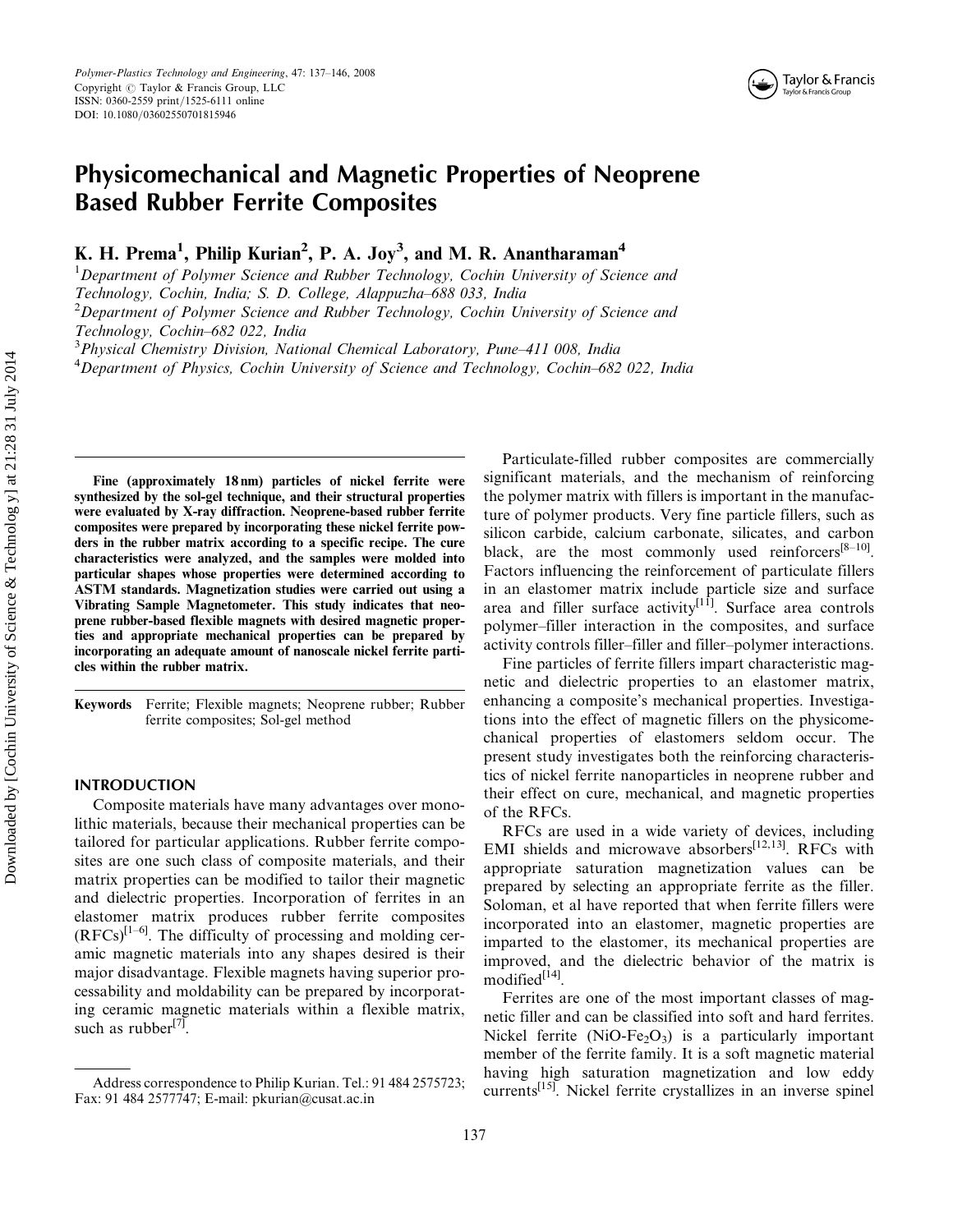structure. The structure and saturation magnetization of ferrites depend on the grain size of a sample as well as upon its method of preparation. Several methods have been reported for the preparation of ferrites, such as the ceramic method<sup>[16]</sup>, coprecipitation<sup>[17]</sup>, and the sol-gel technique<sup>[18]</sup>. One of the easiest ways to synthesize nanosized particles is the sol-gel technique. This method has several advantages over conventional ceramic methods and is a cost-effective, low-temperature method for synthesizing nanosized particulate materials. In the present study, fine particles of  $NiFe<sub>2</sub>O<sub>4</sub>$  (Nif) were prepared using the sol-gel method, characterized, and incorporated into neoprene rubber.

Neoprene is a polar synthetic rubber having several resistant properties superior to natural rubber, including better resistance to gasoline, to weathering, to ozone, to oxidation, to flame, and to corrosive chemicals $[19]$ .

RFCs were prepared by incorporating nickel ferrite in neoprene rubber according to a specific recipe. The cure characteristics and mechanical properties of these RFCs were studied and reported here.

The magnetic properties of the composites, such as the saturation magnetization, were measured and reported along with those of the filler. A mixture equation was used to calculate the theoretical saturation magnetization value of the composites from that of the nickel ferrite and the neoprene matrix[20].

#### EXPERIMENTAL

#### Preparation of Nickel Ferrite

Nickel ferrite (Nif) was prepared by means of the sol-gel method<sup>[21]</sup> using analytical-grade nickel nitrate and ferric nitrate. Solutions of ferric nitrate and nickel nitrate in pure ethylene glycol were mixed in a 2:1 molar ratio and heated to 40 C. The gel thus obtained was then dried at 90 C, upon which it self-ignited, creating a fluffy, voluminous product. The samples were then homogenized by ball milling using a Fritsch Pulverisette ultrasonic grinder for twenty minutes and were then heated to 200 C for 2 hours to eliminate any volatile impurities.

#### Characterization of Nickel Ferrite

The nickel ferrite powder prepared was characterized using an X-ray powder diffraction technique (Rigaku Dmax-C) with Cu  $K\alpha$  radiations. The average particle size was then determined using the Debye–Scherrer formula

$$
D = \frac{0.9\lambda}{\beta \cos \theta} \tag{1}
$$

where D is the average particle size,  $\lambda$  is the wavelength,  $\beta$  is the full width at half maximum in radians, and  $\theta$  is the Bragg angle.

## Preparation of Neoprene Based RFCs

Precharacterized nickel ferrite powder was incorporated in the neoprene rubber (W grade) according to a specific recipe (Table 1). RFCs were prepared with nickel ferrite ranging from 40 phr to 120 phr in steps of 20. A control compound was prepared without any filler. Mixing was carried out in a Brabender Plasticorder, Model PL 3S, per ASTM D3182-89 (2001). The mixing was carried out at 60 C with a rotor speed of 50 rpm. The mixed stock was homogenized using a two-roll mill with a 0.8 mm nip gap and was then made into sheets 2.4 mm thick.

### Evaluation of Cure Characteristics

Cure characteristics of the RFCs were determined using a Rubber Processing Analyzer (RPA 2000 of  $\alpha$ -Technology) at a temperature of 160 C. From the RPA results, the optimum cure time  $(t_{90})$  and the scorch time  $(t_{10})$  were evaluated along with the maximum and minimum torque values.

## Preparation of Test Specimen

Rubber compounds were compression-molded into sheets about 2 mm thick using an electrically heated hydraulic press having  $45 \text{ cm} \times 45 \text{ cm}$  platens at a pressure of  $140 \text{ kg/cm}^2$  in a standard mold. Rubber compounds were cured up to their respective cure times at 160 C. Dumbbell

| ---             |     |      |              |      |              |              |
|-----------------|-----|------|--------------|------|--------------|--------------|
| Material        | CR0 | CR40 | CR60         | CR80 | <b>CR100</b> | <b>CR120</b> |
| Neoprene        | 100 | 100  | 100          | 100  | 100          | 100          |
| MgO             | 4   |      |              |      |              |              |
| Stearic acid    |     |      |              |      |              |              |
| Nif (filler)    |     | 40   | 60           | 80   | 100          | 120          |
| Naphthaneic oil |     |      | <sub>0</sub> | 8    | 10           | 12           |
| <b>NA22</b>     | 0.5 | 0.5  | 0.5          | 0.5  | 0.5          | 0.5          |
| ZnO             |     |      |              |      |              |              |

TABLE 1 Recipe used for the preparation of neoprene based RFCs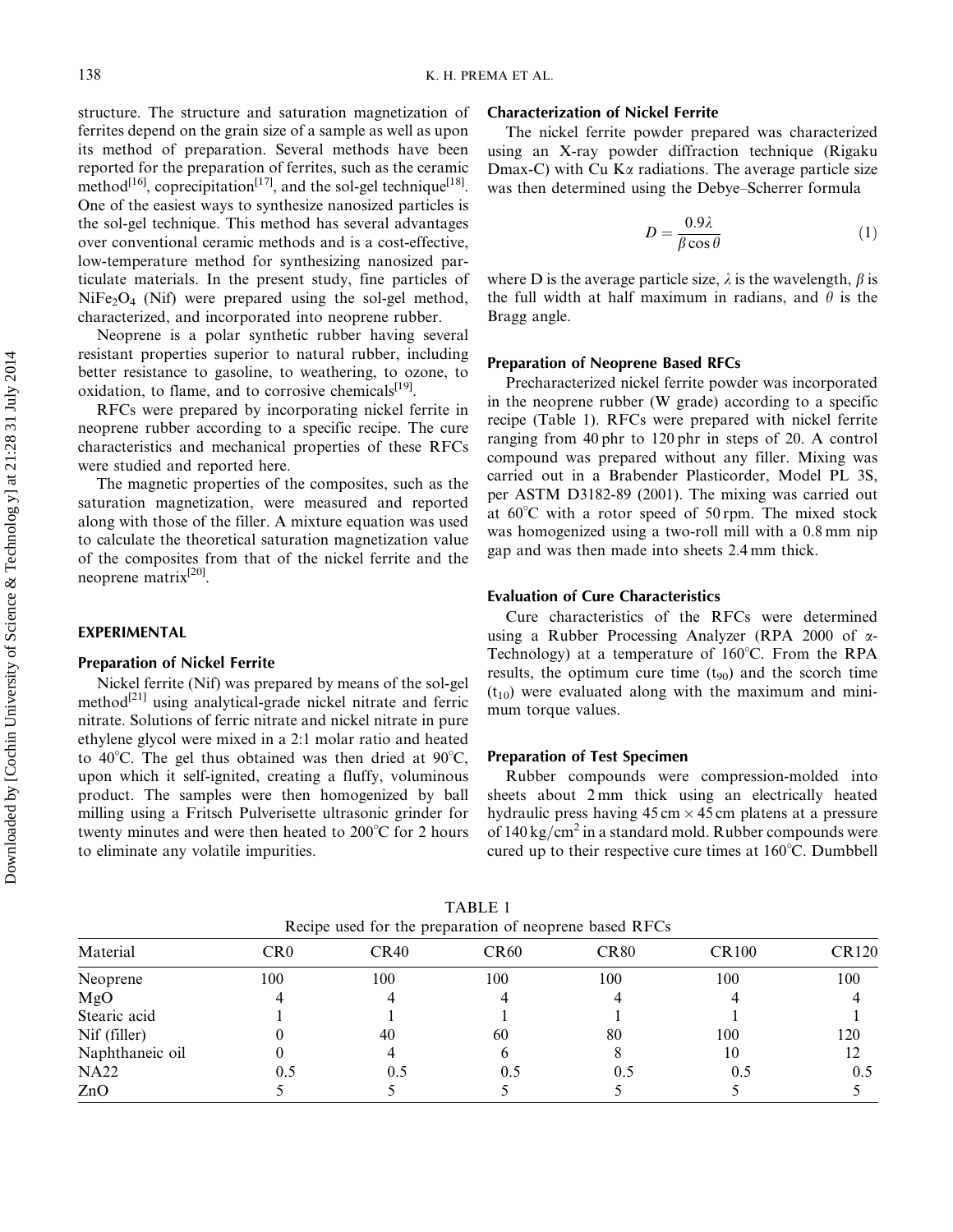specimens for the stress strain measurements were cut from the vulcanized sheet using an ASTM D-type die.

#### Evaluation of Mechanical Properties

### Stress–Strain Measurement

The stress–strain properties, such as tensile strength, modulus, and elongation at break, were determined using Shimadzu universal testing machine model SPL 10 KN at a cross head speed of 500 mm/min. Stress-strain measurements were carried out, per ASTM D 412-98a(2002).

### Tear Strength

Tear resistance of the samples was tested, per ASTM D 624-2000, using test specimens having a  $90^{\circ}$  angle on one side and tab ends punched out from the molded sheets along the mill grain direction.

#### Hardness

Sample hardness was measured, per ASTM D 2240-03, using a Shore A Durometer and a sample 6 mm thick. Readings were taken after 15 seconds of pressure after firm contact was established with the specimens.

#### Resilience

Sample resilience was measured, per ASTM D 2632- 2001, with a vertical rebound resiliometer, using cylindrical samples 16 mm in diameter and 6 mm thick.

#### Abrasion Resistance

Sample abrasion resistance was measured using a DIN abrader (DIN 53516), per ASTM D 5963-2001. Cylindrical samples 16 mm in diameter and 20 mm long were kept on a rotating sample holder, and a load of 10 N was applied. Weights of the samples before and after the run were taken, and the volume loss was estimated.

#### Cross-Link Density

The cross-link density (CLD) of vulcanized samples was determined by the equilibrium swelling method using the Florey–Rehner equation. Samples of approximately 0.3 g were accurately weighed and kept in toluene solvent in an airtight container for 24 hours. The outer portion of the swollen samples was then gently wiped with filter paper and weighed. The samples were again stored in solvent and weighed at intervals of 1 hour until an equilibrium weight was obtained. The swollen samples were heated at 60 C for 24 hours in an oven to remove the solvent. The de-swollen weight was then taken. The volume fraction of rubber in the de-swollen network was then calculated using the equation

$$
V_r = \frac{(D - FT)\rho_r^{-1}}{(D - FT)\rho_r^{-1} + A_0\rho_s^{-1}}
$$
 (2)

where T is the weight of the test specimen, D is the specimen's de-swollen weight, F is the weight fraction of the insoluble component,  $A_0$  is the weight of the absorbed solvent, corrected for the swelling increment,  $\rho_r$  is the density of the test specimen, and  $\rho_s$  is the density of the solvent.

#### Magnetic Measurements

The magnetic parameters of the nickel ferrite and the RFCs were measured at room temperature using a Vibrating Sample Magnetometer (model EG&G PAR 4500). A hysteresis loop was plotted, and parameters such as saturation magnetization  $(M_s)$ , coercivity  $(H_c)$ , and magnetic remanence were evaluated.

## Morphology

The morphological characterization of the fractured surfaces of the tensile test specimens was carried out using a Scanning Electron Microscope (Cambridge Instruments S 360 stereo scanner version VO2-01) and the scanning electron micrographs were recorded. Gold was spattered on the samples before they were scanned.

## RESULTS AND DISCUSSION

## Structural Characterization of NiFe<sub>2</sub>O<sub>4</sub>

The X-ray diffraction pattern of nickel ferrite powder is depicted in Figure 1. All the characteristic peaks of nickel ferrite are present in the diffraction diagram. The powder diffraction pattern agrees well with the JCPDS values (JCPDS No. 74-2081)<sup>[22]</sup>. The average particle size, calculated by means of the Debye–Scherrer equation, is 19 nm. The lattice parameter 'a' is calculated to be 8.328 A°. The slightly broad pattern of XRD was caused by the smaller grain size of the ferrite particles.

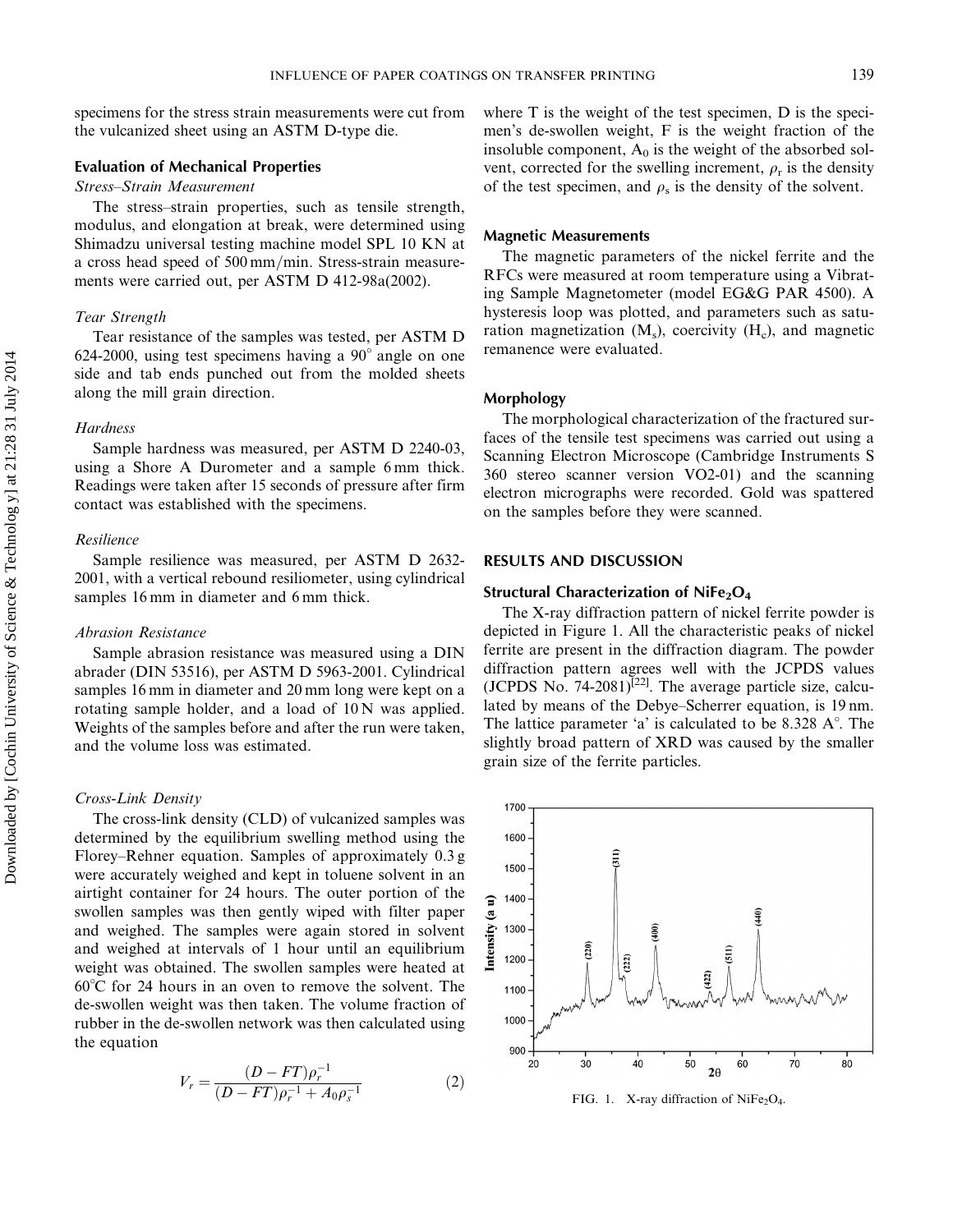

FIG. 2. Representative cure curve for RFCs.

#### Cure Characterization of RFCs

The cure characteristics of the prepared RFCs were determined using a rubber processing analyzer (RPA 2000 of  $\alpha$ -Technology). A typical cure curve of the rubber ferrite composite is shown in Figure 2.

The variation in maximum torque  $(D_{\text{max}})$  and minimum torque  $(D_{\text{min}})$  of the loaded nickel ferrite are shown in Table 2. Maximum torque indicates the shear modulus of the fully vulcanized rubber at vulcanization temperature. Maximum torque increases markedly with Nif. Because the shear force is higher at the time of mixing, the elastomer breaks down and active sites are created that then combine with nanosized filler particles to increase the shear modulus of the RFCs, demonstrating the reinforcing nature of the ferrite filler.

The variation in minimum torque of the loaded nickel ferrite is also given in Table 2. Minimum torque increases with ferrite filler loading. Minimum torque is a measure of the compound's viscosity. Even though the minimum torque increases with loading of ferrite filler, it does not detract from the processability of the compound. Increase in viscosity with the addition of nickel ferrite is caused by the occlusion of rubber within and between the filler aggregates and as well as the immobilization of a layer of elastomer at the surface of the filler.

Wolf and Westlinning proposed a mathematical expression in terms of rheometric data, which give an idea about the bound structure of fillers in the vulcanizate, especially regarding carbon black–filled composites<sup>[23,24]</sup>. The ratio in the torque variance between loaded and unloaded compounds was found to be directly proportional to the filler loading. By plotting the relative torque against the fraction of filler loading, a straight line is obtained whose slope is defined by Wolf as  $\alpha_F^{[8,9]}$ 

$$
\frac{D_{\max} - D_{\min}}{D_{\max}^0 - D_{\min}^0} - 1 = \alpha_F \frac{m_f}{m_p} \tag{3}
$$

where  $m_f$  and  $m_p$  are the masses of filler and polymer in the compound and  $\alpha_F$  is a specific constant for the filler that gives an idea of the filler's final structure in the vulcanizate.

Figure 3a shows the plot of  $\frac{D_{\text{max}}-D_{\text{min}}}{D_{\text{max}}^0-D_{\text{min}}^0}$  – 1 against m<sub>f</sub>/m<sub>p</sub>. The nonlinear relationship of the relative torque to the filler loading indicates that the incorporation of nickel ferrite particles affects cross-linking between polymer chains. Cross-link density of the RFCs is given in Table 3. As the filler loading increases, the cross-link density decreases—a clear indication of filler-matrix interaction.

Figure 3b shows the plot of  $\Delta$  torque against filler loading.  $\Delta$  torque (D<sub>max</sub> – D<sub>min</sub>) increases with filler loading initially, but, at higher loading levels, deviation from linearity is evident. At lower filler concentrations, the distance between filler particles is high and the rubber chains are attached to single filler particles, which causes the formation of a gel-like structure that is uniformly dispersed throughout the compound, resulting in a linear increase in  $\Delta$  torque. As the filler loading increases, the filler–filler distance decreases. At this stage, interparticular attachment of polymer chains occurs. The segmental mobility of the chain decreases further, and a coherent gel-type structure is formed. As a result,  $\Delta$  torque deviates from linearity at higher loading levels.

| Cure characteristics of RFCs |                           |                           |                             |                               |             |                            |
|------------------------------|---------------------------|---------------------------|-----------------------------|-------------------------------|-------------|----------------------------|
| Loading<br>$(\text{phr})$    | Maximum<br>torque $(dNm)$ | Minimum<br>torque $(dNm)$ | Cure time<br>$t_{90}$ (min) | Scorch time<br>$t_{10}$ (min) | $ts2$ (min) | $CRI$ (min <sup>-1</sup> ) |
| $\theta$                     | 2.98                      | 0.29                      | 12.75                       | 1.01                          | 7.02        | 17.49                      |
| 40                           | 4.24                      | 0.29                      | 16.97                       | 1.86                          | 4.87        | 8.26                       |
| 60                           | 4.48                      | 0.28                      | 16.99                       | 2.28                          | 5.39        | 8.62                       |
| 80                           | 5.08                      | 0.34                      | 17.51                       | 2.34                          | 3.82        | 7.304                      |
| 100                          | 5.12                      | 0.39                      | 20.03                       | 2.49                          | 6.22        | 7.24                       |
| 120                          | 5.27                      | 0.47                      | 23.29                       | 2.76                          | 8.49        | 6.76                       |

TABLE 2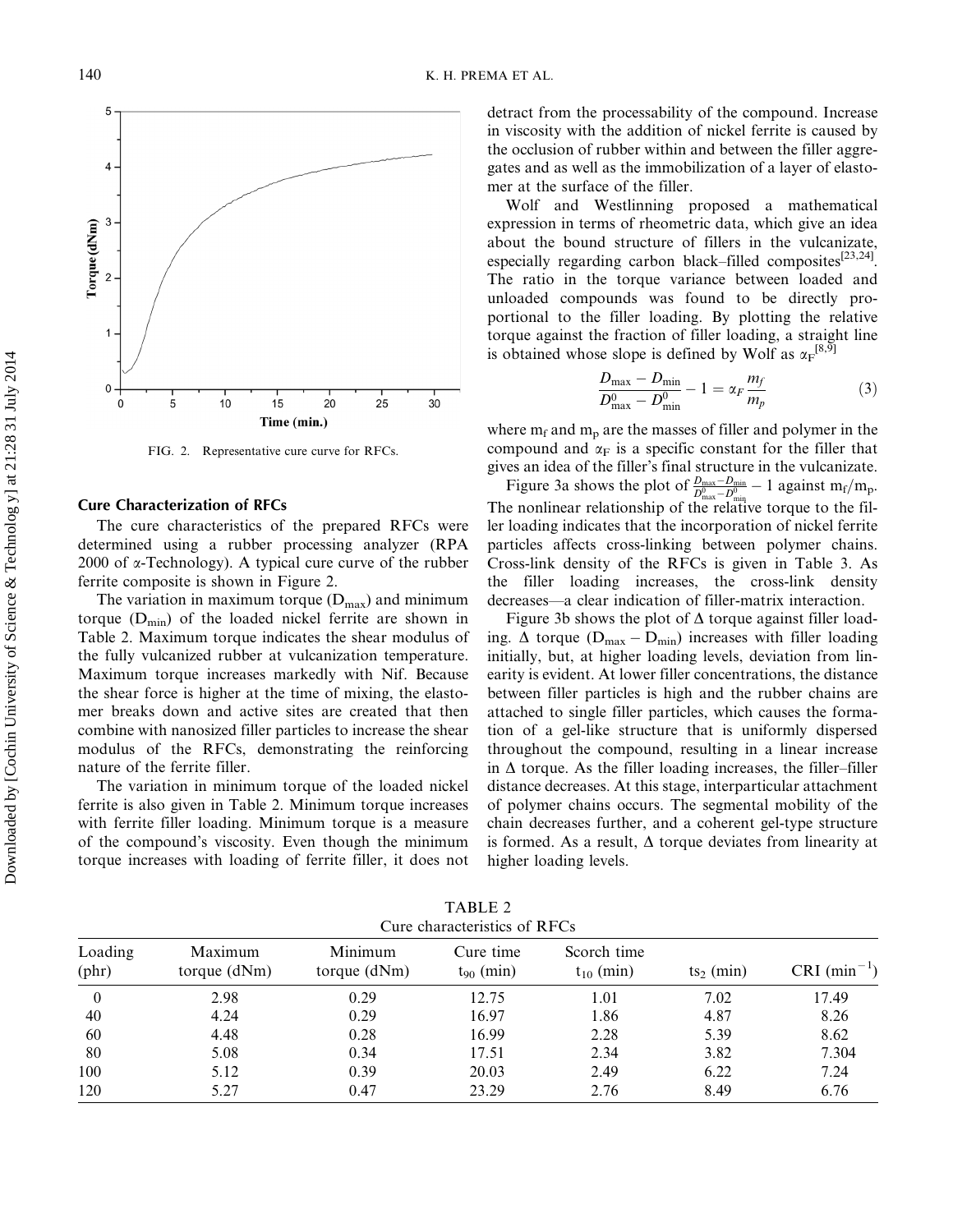

FIG. 3. (a) Plot of  $\frac{D_{\text{max}}-D_{\text{min}}}{D_{\text{max}}^0-D_{\text{min}}^0}$  $-1$  against m<sub>f</sub>/m<sub>p</sub>; (b) Relative torque against filler loading.

 $\alpha_F$  for each composite is calculated using Equation 3; the variation in  $\alpha_F$  with filler loading is depicted in Figure 4. Higher values of  $\alpha_F$  indicate stronger filler–filler



FIG. 4. Plot of  $\alpha$  against m<sub>f</sub>/m<sub>p</sub>.

interactions, which may result in the formation of a filler network at higher filler loadings. In Figure 4 it is evident that the value of  $\alpha_F$  decreases with nickel ferrite loading in neoprene rubber, indicating that even at higher loadings, ferrite does not form network structures in the neoprene matrix.

Table 2 demonstrates that cure time increases with filler loading as curatives are adsorbed over the active surfaces of the ferrite particles, lessening their concentration and increasing the time required for an optimum cure. These observations are further supported from the cure rate index values given in Table 2. The cure rate index (CRI) is a measure of the rate of the curing reaction and is given by the equation

$$
CRI = \frac{100}{t_{90} - ts_2} \tag{4}
$$

where  $t_{90}$  and  $t_{22}$ , respectively, are the optimum cure time and the time required for two units' rise from the minimum torque value. With the incorporation of 20 phr Nif, the CRI value decreases by half to that of the gum vulcanizate.

| Loading<br>$(\text{phr})$ | Tensile strength<br>(MPa) | Elongation at<br>break $(\% )$ | $300\%$ modulus<br>(MPa) | Tear strength<br>(N/mm) | Cross-link density<br>(CLD) $10^{-5}$ |
|---------------------------|---------------------------|--------------------------------|--------------------------|-------------------------|---------------------------------------|
| $\theta$                  | 13.99                     | 1165                           | 1.79                     | 35.16                   | 5.43                                  |
| 40                        | 19.19                     | 1290                           | 2.07                     | 35.55                   | 4.36                                  |
| 60                        | 18.59                     | 1218                           | 2.34                     | 39.26                   | 4.08                                  |
| 80                        | 17.76                     | 1194                           | 2.53                     | 36.69                   | 3.78                                  |
| 100                       | 15.59                     | 1143                           | 2.63                     | 40.28                   | 3.44                                  |
| 120                       | 13.52                     | 1092                           | 2.72                     | 41.5                    | 3.98                                  |

TABLE 3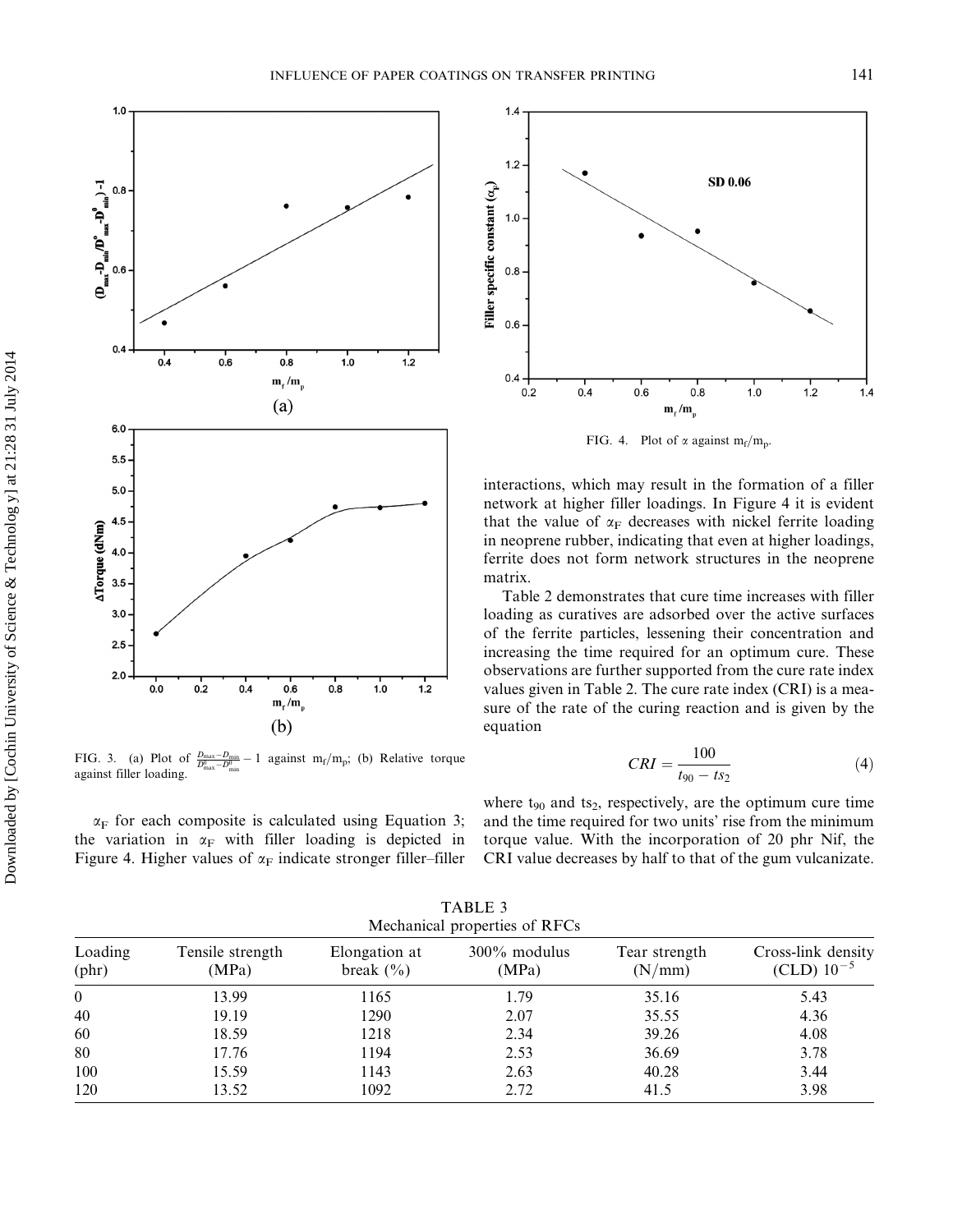The decrease in CRI value is caused by the wetting of the surface of the filler particles by the elastomer, which tends to intervene in the cross-linking reaction. But further additions of nickel ferrite cause only marginal decreases in CRI values.

Variations in the scorch time with the loading levels of ferrite filler are given in Table 2. The scorch time of the compound increases slightly with filler loading, indicating that the processability of the composite is not affected by the incorporation of nickel ferrite. This increase is caused by the adsorption of curatives over the surface of the ferrite particles.

## Mechanical Properties of RFCs

## Stress–Strain properties

Stress–strain properties, such as tensile strength, elongation at break, and modulus at 300% elongation, were measured and the values recorded in Table 3. The tensile strength of the RFCs was higher than that of the gum vulcanizate. A maximum tensile strength value of 19.19 MPa was obtained for 40 phr loading of ferrite filler. The tensile strength decreases at higher loadings of Nif. Tensile strength of the RFC with 120 phr of Nif is almost equal to that of gum vulcanizate. All this reveals the reinforcing nature of the ferrite particles in the neoprene rubber matrix. Both surface area and specific activity of the filler contribute to reinforcement—particle size physically, and surface activity chemically. The particle size of the synthesized nickel ferrite used for the preparation of the RFCs is about 18 nm. As their size decreases, the interface area between the filler and the elastomer increases, causing stronger reinforcement. As the loading increases above 40 phr, a regular decrease in tensile strength is evident. As the filler loading increases, the volume fraction of the rubber decreases, and sufficient wetting of the filler by the elastomer may not take place.

Elongation at break of the RFCs is given in Table 3, which shows the same trend exhibited by tensile strength. Because of the finer particle size of nickel ferrite, an improvement in the stress-bearing capacity of the polymer–filler interphase is observed at lower filler loadings. At higher loadings of ferrite fillers, elongation at break decreases because of poor interactions between the surface of the filler and rubber.

An increase in modulus at higher filler loadings is mainly caused by the inclusion of rigid filler particles in the soft matrix. Bridging of rubber chains between the filler particles enhances the modulus at 300% elongation.

### Tear Strength

Tear strength values of the RFCs are given in Table 3. As the filler loading increases, the tear strength of the vulcanizate increases considerably, clearly exhibiting the reinforcing nature of Nif in a neoprene rubber matrix. In the filled neoprene rubber matrix, the filler interacts with the elastomer chains, creating a barrier to the tear path. Filler particles present at the propagation tip arrest the propagating cracks, increasing tear resistance<sup>[25]</sup>. Thus the tear strength of the RFCs increases with filler loading and is higher than the gum vulcanizate, even at 100 phr of nickel ferrite.

#### **Hardness**

Figure 5 shows variations in hardness with ferrite loading. Hardness is a measure of the modulus at low levels of strain. Hardness of the RFCs increases with nickel ferrite loading because of the elastomer chains' decreased mobility.

#### Resilience

Variations in the resilience of the neoprene rubber vulcanizate with the loading of nickel ferrite are given in Figure 5 and exhibit regular decreases with increases in filler content. Resilience is directly related to the rubber content of the vulcanizate. As the rubber content decreases, the damping characteristic of the compound decreases, decreasing resilience.

The decrease in rebound height with the increase of filler loading is linear, according to the equation

$$
R_0 - R = A \frac{m_f}{m_p} \tag{5}
$$

where Ro is the rebound height of the gum and R is that of the filled vulcanizate, and A is the filler-specific constant characteristic of the surface area of the filler available for interaction with rubber molecules. The plot of  $R_0 - R$ against  $m_f/m_p$  is given in Figure 6.



FIG. 5. Variation of hardness and resilience with filler loading.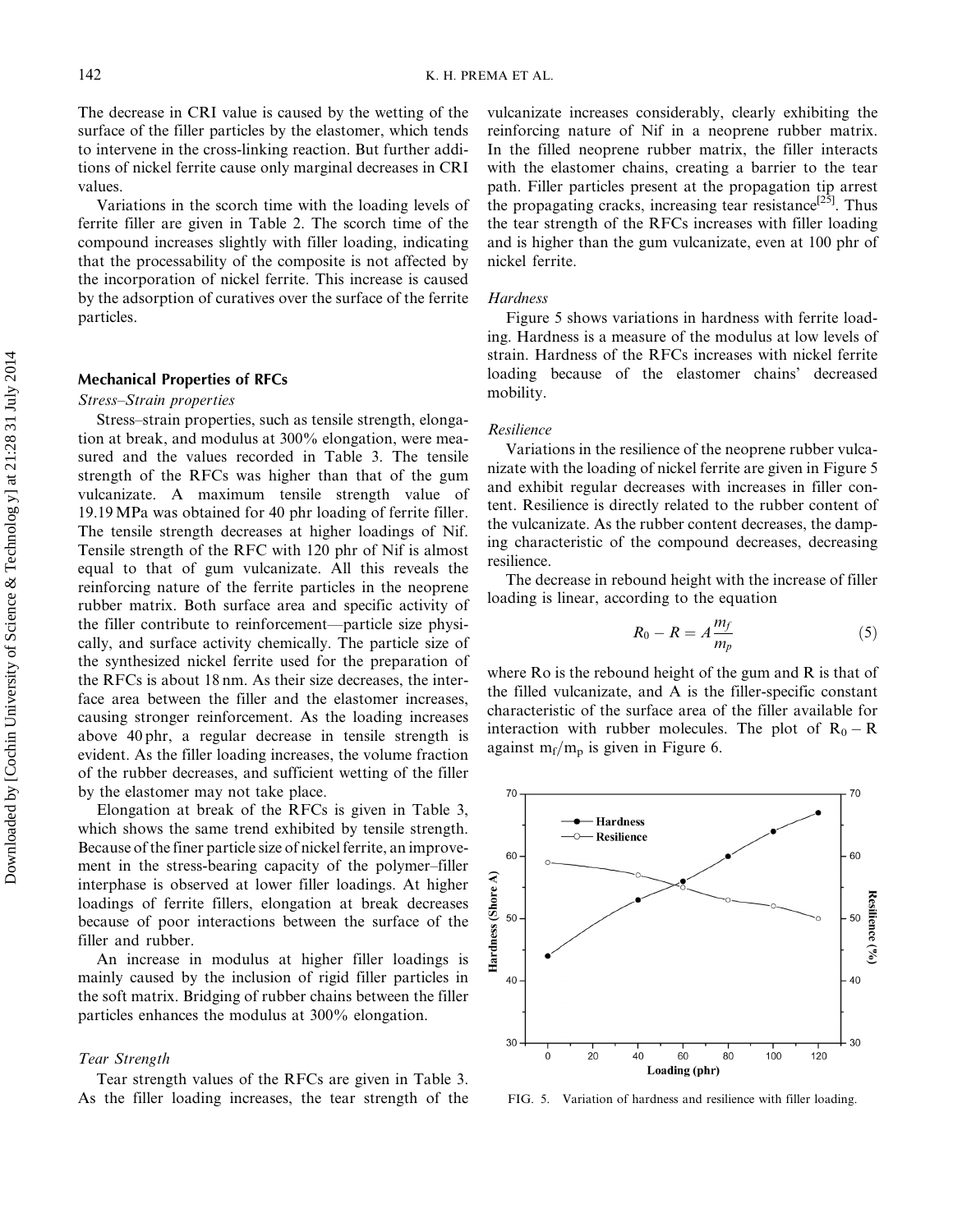

FIG. 6. Plot of  $R_0-R$  against  $m_f/m_p$ .

## Abrasion Resistance

Volume loss caused by abrasion of the RFCs with loading of nickel ferrite is shown in Figure 7. As the neoprene rubber is loaded with Nif, the volume loss on abrasion decreases initially and then gradually increases. The abrasion resistance increases up to 60 phr loading of Nif and is caused by the smaller particle size of the ferrite filler. The interaction between the neoprene matrix and the filler restricts wear on the rubber during abrasion. At higher loadings of ferrite filler, the filler–filler interactions overcome the rubber–filler interactions, reducing abrasion resistance.



FIG. 7. Variation in volume loss on abrasion with filler loading.

#### Cross-Link Density

The cross-link densities (CLD) of the gum vulcanizate and of the RFCs are given in Table 3, where the greatest cross-link density is evident in the case of gum vulcanizate. As the nickel ferrite loading increases, the apparent CLD decreases as a result of the detachment of polymer from the polymer–filler interface and of the sorption of curatives on the filler surface<sup>[26]</sup>. This is supported by the morphology of the composites, recorded in the SEM photographs, which clearly show that as the nickel ferrite loading increases, filler agglomeration increases, reducing cross-link density.

#### Morphology

Scanning electron microscopic pictures of fractured surfaces in the gum vulcanizate and in the nickel ferrite containing RFCs are provided in Figure 8a–f. Figure 8a shows a smooth topography on the fractured surface of the gum vulcanizate, and Figure 8b–f shows the fractured surfaces of RFCs with 40, 60, 80, 100, and 120 phr of nickel ferrite, respectively. Figure 8b–f shows the even distribution of Nif in the neoprene matrix. Compared to the SEM image of the fractured surface of the gum vulcanizate, all other SEM show a rough topography that indicates a delay in the fracturing process. In the RFCs, at the initial stage of failure the stress distribution may be uniform; but, as failure intensifies, the stress distribution in the vulcanizate is nonuniform, resulting in a rough topography.

Voids present in the micrographs are the result of the detachment of filler aggregates from the rubber matrix. In Figure 8b,c, the average void size is approximately  $3 \mu$ m. A slight increase in void size can be seen at higher loading levels, caused by an increase in filler concentration that may lead to the formation of larger aggregates. Void size in Figure 8d is approximately  $5 \mu m$ ; the presence of a number of small additional voids can be observed, a result of the increased filler content on filler agglomeration. SEM pictures confirm the high tensile strength values of RFCs with 40, 60, and 80 phr of Nif, in which agglomeration of ferrite filler was found to be less than that of higher loadings.

#### Magnetic Measurements

The magnetic studies were carried out on the nickel ferrite and the rubber ferrite composites using a Vibrating Sample Magnetometer (VSM) determining the magnetic  $parameters$ —saturation magnetization  $(M_s)$ , coercivity  $(H<sub>c</sub>)$ , and magnetic remanence. Figure 9 shows the hystersis loop for the nickel ferrite filler and the hystersis loops for the RFC with 120 phr nickel ferrite. The saturation magnetization and coercivity of the filler and composites were obtained from the corresponding hystersis loops.  $M_s$  values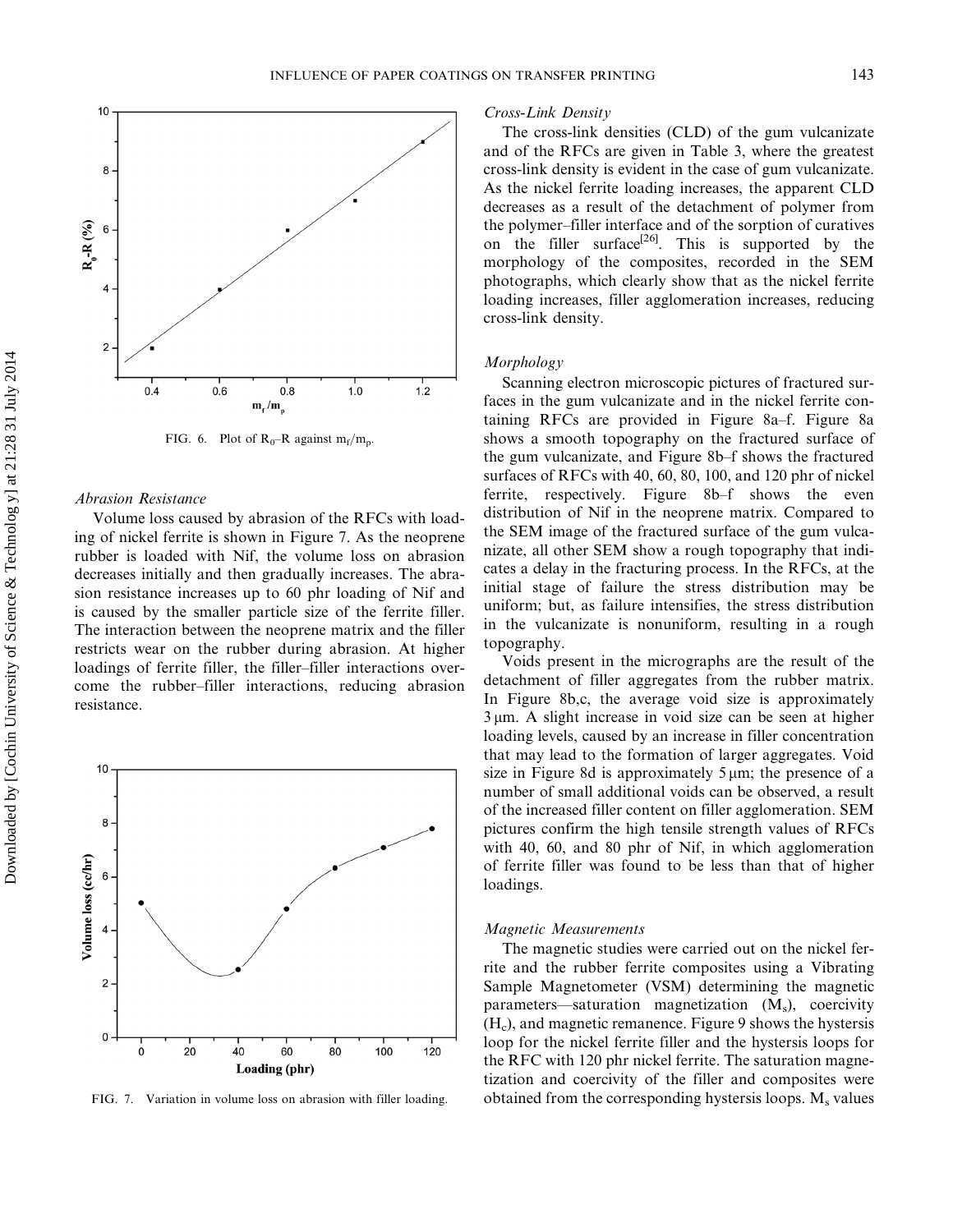

FIG. 8. (a) Scanning electron micrograph of tensile fractured surface of gum vulcanizate; (b) Scanning electron micrograph of tensile fractured surface of CR40; (c) Scanning electron micrograph of tensile fractured surface of CR60; (d) Scanning electron micrographs of tensile fractured surface of CR80; (e) Scanning electron micrographs of tensile fractured surface of CR100; (f) Scanning electron micrographs of tensile fractured surface of CR120.



FIG. 9. Hystersis loop for nickel ferrite filler and CR120.



FIG. 10. Loading dependence of saturation magnetization.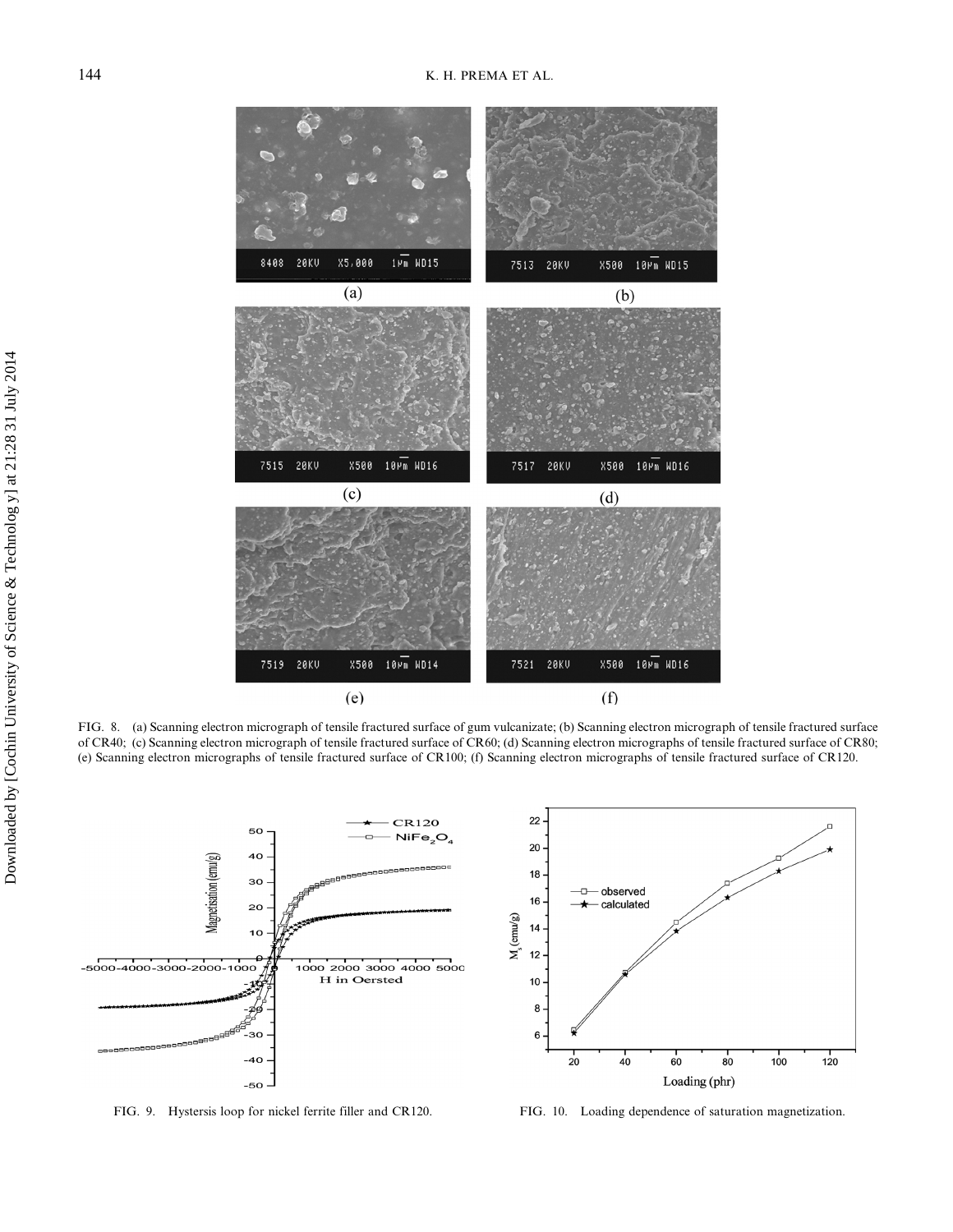| Nickel ferrite<br>loading (phr) | Saturation magnetization<br>(Ms)(emu/g) | Coercivity (Hc)(Oe) | Magnetic remanence<br>(Mr)(emu/g) | Mr/Ms |
|---------------------------------|-----------------------------------------|---------------------|-----------------------------------|-------|
| 40                              | 10.47                                   | 115.25              | 2.21                              | 0.21  |
| 60                              | 14.01                                   | 115.25              | 2.79                              | 0.20  |
| 80                              | 16.73                                   | 115.25              | 3.53                              | 0.21  |
| 100                             | 18.82                                   | 115.42              | 3.65                              | 0.19  |
| 120                             | 20.72                                   | 115.42              | 3.83                              | 0.18  |
| Nickel ferrite                  | 39.18                                   | 101.00              | 5.28                              | 0.13  |

TABLE 4 Magnetic properties of RFCs and nickel ferrite

of the composites were found to depend on the loading of the filler, a discovery confirmed by the theoretical calculation of  $M<sub>s</sub>$  values of the composites using the simple mixture equation

$$
\mathbf{M}_{\rm rfc} = \mathbf{W}_1 \mathbf{M}_1 + \mathbf{W}_2 \mathbf{M}_2 \tag{6}
$$

where  $W_1$  is the weight fraction of filler,  $M_1$  is the saturation magnetization of the filler,  $W_2$  is the weight fraction of the matrix, and  $M_2$  is the saturation magnetization of the matrix. Because the neoprene matrix is nonmagnetic, the Equation (6) can be reduced to

$$
M_{rfc} = W_1 M_1 \tag{7}
$$

The  $M_s$  values were calculated using Equation 7 and are shown in Figure 10.

The saturation magnetization value of Nif was 39.18, as obtained from the hystersis loop. RFCs had different  $M_s$ values that depended on the amount of Nif. A maximum value of 20.72 was obtained in the case of 120 phr loading. The coercivity value of the nickel ferrite filler is 101 Oe. From Table 4 it can be observed that the coercivity value of all the RFCs is almost same—approximately 115 Oe indicating that there is no chemical interaction between the filler and the rubber matrix. The small increase in  $H_c$ of RFCs from that of the Nif is attributable to the slight change in particle size of the filler during processing. Change in particle size of the filler within the matrix can be expected because the vulcanization took place at 160 C. RFCs with desired magnetic properties can be synthesized by incorporating appropriate amounts of nickel ferrite.

## **CONCLUSION**

Nickel ferrite was synthesized using the sol-gel method and characterized using an X-ray diffraction technique. Particles, which were cube-shaped, averaged 18 nm in size. Neoprene-based rubber ferrite composites were prepared with various loadings of nickel ferrite. The cure characteristics of the RFCs were evaluated using RPA. The cure time and scorch time of the RFCs increased with increases in the loading of nickel ferrite. Maximum and minimum torque values also increased with the increase of ferrite loading in RFCs, and  $\alpha_F$  values for the vulcanizates decreased with increases in ferrite filler loading, indicating that neoprene rubber can accept high amounts of nickel ferrite filler with little agglomeration. Stress–strain properties of the RFCs, along with other mechanical properties, were also evaluated. RFCs with 40 phr of nickel ferrite showed the greatest tensile strength. RFCs with higher loadings of nickel ferrite showed tensile strength values higher than that of the gum vulcanizate. RFCs' elongations at break decreased with increases in ferrite loading. The tear strengths of all RFCs were higher than those of the gum vulcanizate. The resilience of the RFCs gradually decreased as hardness increased with the loading of nickel ferrite. The abrasion resistance of RFCs increased with increases in nickel ferrite loading up to 60 phr and then slightly decreased with higher loadings. The cross-link density of the RFCs was less than that of the gum vulcanizate. The saturation magnetization values of the RFCs depended on the loading of the ferrite filler.

#### ACKNOWLEDGMENTS

P.K.H. thanks the University Grants Commission for the fellowship under the FIP scheme of the X plan period.

M.R.A. thanks the All India Council for Technical Education for the provision of ferrofluids. AICTE file No. 8023/RID/RPS-73/2004–05.

#### **REFERENCES**

- 1. Yavuz, O.; Ram, M.K.; Aldissi, M.; Poddar, P.; Hariharan, S. Synthesis and the physical properties of MnZn ferrite and NiMnZn ferrite-polyaniline nanocomposite particles. J. Mater. Chem. 2005, 15, 810–817.
- 2. Sakamoto, R. Electrically-conductive rubbers with carbon black 3 electrically conductive rubber. Intl. Polymer Sci. Tech. 1987, 14 (4),  $T/40-T/47$ .
- 3. Mohammed, E.M.; Malini, K.A.; Joy, P.A.; Kulkarni, S.D.; Date, S.K.; Kurian, P.; Anantharaman, M.R. Processability, hardness and magnetic properties of rubber ferrite composites containing manganese zinc ferrites. Plas. Rub. Comp. 2002, 31 (3), 106–113.
- 4. Anantharaman, M.R.; Sindhu, S.; Jagathesan, S.; Malini, K.A.; Kurian, P. Dielectric properties of rubber ferrite composites containing mixed ferrites. J. Phy. D. Appl. Phy. 1999, 32, 1801–1810.